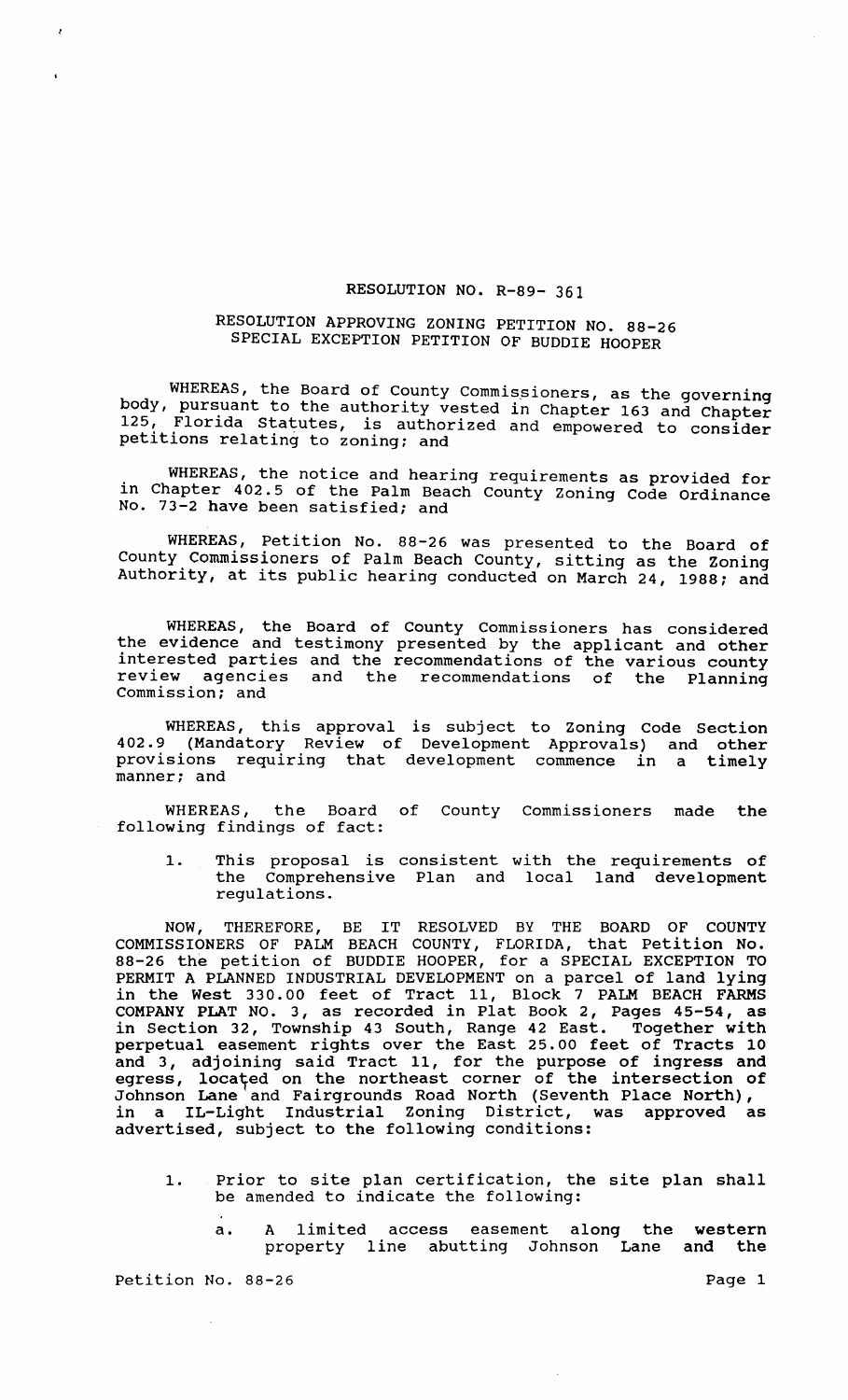southern property line abutting Fairgrounds Road.

b. Required minimum frontage dimensions on all lots.

 $\frac{1}{2}$  ,  $\frac{1}{2}$  ,

- c. Addition of the word "minimum" to the tabular data reference which states "trees required"
- d. North to south drainage easement which will serve the .84 acre water management tract.
- e. Preservation or relocation of the existing cabbage palms on site.
- f. No signs encroaching either the required five (5) foot setback or landscape strip.
- 2. Prior to site plan certification, the petitioner shall delete from the site plan the reference to a "retention area" which is located off-site to the east within the area identified as "not included IL-Light Industrial Zoning District, Special Exception, approved November 30, 1987".
- 3. Priom to site plan certification, the petitioner shall delete from Exhibit No. 20 "Parcel layouts are conceptual and for information only".
- 4. The developer shall record and submit, in duplicate, concurrent with the application for Site Plan Review Committee, a unity of Title which shall be in effect until such time as a plat is recorded for the subject parcel.
- 5. Prior to the issuance of the first Certificate of Occupancy for the project, the developer shall remove the structure which is located within the right-of-way of Fairgrounds Road (Seventh Place North) .
- 6. Prior to site plan certification, the property owner shall submit documentation substantiating access by way<br>of a minimum 80 foot recorded right-of-way from minimum 80 foot recorded right-of-way Belvedere Road to this project's right-of-way.
- 7. The developer shall retain the stormwater runoff in accordance with all applicable agency requirements in effect at the time of the permit application. However, at a minimum, this development shall retain onsite three (3) inches of the stormwater runoff generated by a three (3) year-one (1) hour storm as required by the Permit Section, Land Development Division. The drainage system shall be maintained in an acceptable condition as approved by the County Engineer. In the event that the drainage system is not adequately maintained as determined by the County Engineer, this mathed has accommed by the code Enforcement Board for enforcement.

8. If required by the County Engineer or the South Florida Petition No. 88-26 Page 2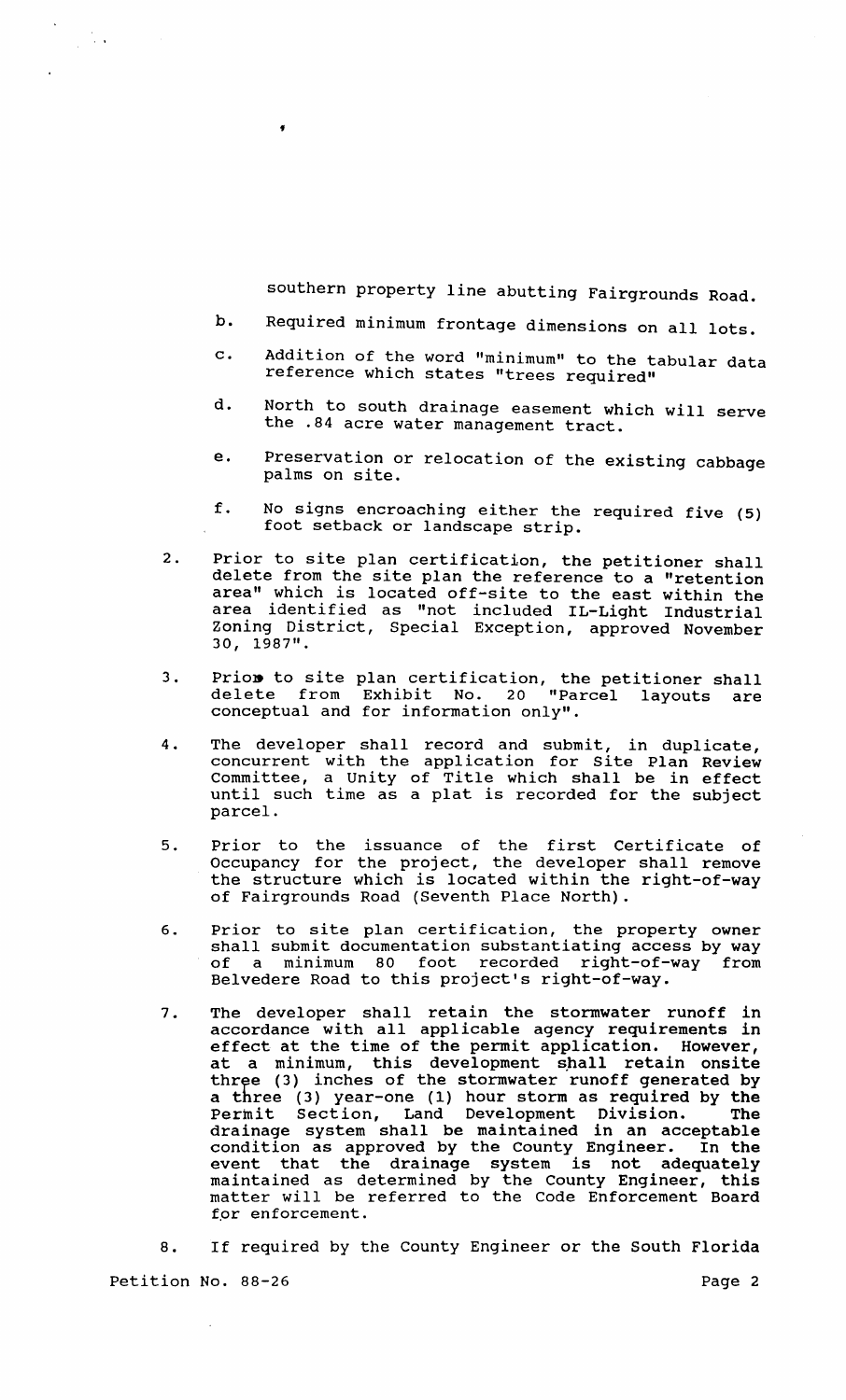Water Management District, the developer shall design the drainage system such that storm water runoff from the parking areas and paved surface shall be separate from those areas which may contain hazardous or undesirable waste from the proposed site.

- 9. The property owner shall convey for the ultimate rightof-way of Leeland Way, a total of 80 feet on an alignment approved by the County Engineer within 90 days of the approval of the Resolution approving this project or prior to issuance of the first Building Permit, whichever shall first occur, including "Safe Sight Corners".
- 10. The property owner shall pay a Fair Share Fee in the amount and manner required by the "Fair Share Contribution for Road Improvements Ordinance" as it concribution for koad improvements ordinance" as it<br>presently exists or as it may from time to time be amended. The Fair Share Fee for this project presently is \$3,429.00 (128 trips X \$26.79 per trip).
- 11. Prior to the issuance of a Building Permit the property Their colding issuance of a Burlding Fermit the property<br>owner shall have paved access to the site from Belvedere Road and the following turn lanes shall be constructed at Belvedere Road and Leeland Way:
	- a) left turn lane, east approach;<br>b) right turn lane, west approach
	- b) right turn lane, west approach; and<br>c) left turn lane, south approach.
	- left turn lane, south approach.
- 12. In order to comply with the mandatory traffic performance standards the property owner shall be restricted to the following phasing schedule:
	- a) No more than 31,900 square feet of gross leasable floor area shall be issued for the entire planned industrial development.
- 13. Failure to comply with the conditions herein may result in the denial or revocation of a building permit; the issuance of a stop work order; the denial of a certificate of Occupancy on any building or structure; or the denial or revocation of any permit or approval for any developer-owner, commercial-owner, lessee, or user of the subject property. Appeals from such action may be taken to the Palm Beach County Board of Adjustment or as otherwise provided in the Palm Beach County Zoning Code. Violations of the conditions herein shall constitute violation of the Palm Beach County Zoning Code.
- 14. The property owner shall revise the master plan to reflect either:
	- a. Abandonment of Fairgrounds Road or,
	- b. Reservation of an additional fifteen (15) feet of right-of-way for Fairgrounds Road which shall be

Petition No. 88-26 Page 3